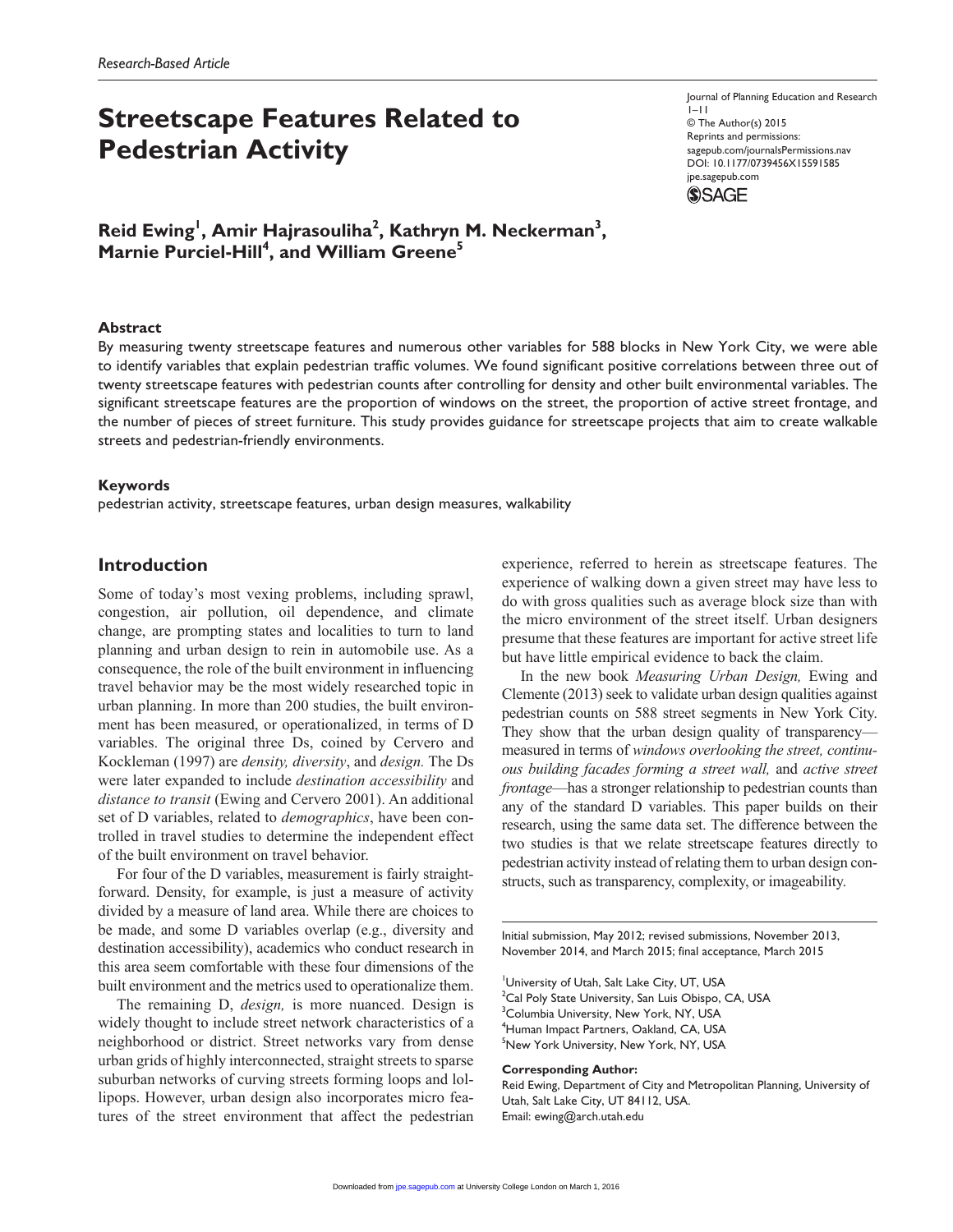## **Literature**

There are at least fourteen surveys of the literature on the built environment and travel, including pedestrian travel (Badoe and Miller 2000; Brownstone 2008; Cao, Mokhtarian, and Handy 2009; Cervero 2003; Crane 2000; Ewing and Cervero 2001; Handy 2005; Heath et al. 2006; McMillan 2005, 2007; Pont et al. 2009; Saelens, Sallis, and Frank 2003; Salon et al. 2012; Stead and Marshall 2001). There are another fourteen surveys of the literature on the built environment and physical activity, including walking and biking (Badland and Schofield 2005; Cunningham and Michael 2004; Frank 2000; Frank and Engelke 2001; Humpel, Owen, and Leslie 2002; Kahn et al. 2002; Davison and Lawson 2006; Lee and Moudon 2004; McCormack et al. 2004; National Research Council et al. 2005; Owen et al. 2004; Saelens and Handy 2008; Trost et al. 2002; Wendel-Vos et al. 2004). The literature is now so vast it has produced three reviews of the many reviews (Bauman and Bull 2007; Gebel, Bauman, and Petticrew 2007; Ding and Gebel 2012).

A recent meta-analysis found more than 200 individual studies of the built environment and travel (Ewing and Cervero 2010). Ewing and Cervero (2010) list thirty travel behavior studies that relate walking to some aspect of design. Only six studies include variables that have some relationship to streetscape design, the rest dealing instead with street network design. The six studies measure such gross qualities as ease of street crossings and sidewalk coverage.

Focusing on recent reviews, Salon et al. (2012) survey thirty-two studies of the built environment and travel. Only three studies deal with the pedestrian environment, and the measures used in these studies are gross qualities: sidewalk length, sidewalk width, and a combination of four variables referred to as a pedestrian environment factor. The four variables are subjective assessments of ease of street crossings, sidewalk continuity, local street characteristics (grid vs. culde-sac), and topography.

Saelens and Handy (2008) review not only studies of travel behavior but also studies of recreational walking. All told, they survey twenty-nine studies. A few studies deal with "aesthetics," "pedestrian infrastructure," and "physical activity facilities." But only two studies contain objective measures of what might be referred to as streetscape quality ("streetlights" and "street trees").

Hence both the travel and physical activity literatures largely ignore the streetscape features deemed so important by urban designers. At least six known audit tools for measuring built environment exist that may be linked to travel and physical activity. All six include—at least some streetscape features in their measurement tool. Urban Design Tool—introduced in the Introduction (Ewing et al. 2005; Ewing et al. 2006; Ewing and Clemente 2013)—is the measurement tool that we used in this study. The other five measurement tools are (1) the Systematic Pedestrian and Cycling Environmental Scan (SPACES) instrument (Pikora et al.

2002) developed in Australia; (2) the Pedestrian Environment Data Scan (Clifton, Livi Smith, and Rodriguez 2007; Schlossberg, Agrawal, and Irvin 2007), developed at the National Center for Smart Growth at the University of Maryland; (3) the Walkable Places Survey (WPS) tool (Shriver, Planner, and Council 2003); (4) the St. Louis University Analytic Audit Tool (Hoehner et al. 2007; Brownson et al. 2009); (5) the Irvine-Minnesota Inventory (IMI) (Day et al. 2006; Boarnet et al. 2006; Boarnet et al. 2011). SPACES, the Pedestrian Environment Data Scan, and the WPS audits contain few subjective evaluations of the attractiveness (e.g., segment is attractive for walking), while the other three tools evaluate many more streetscape features (e.g., counting all pieces of street furniture). However, none of the audit tools covers all potential streetscape features. The reason can be in the preference of researchers to develop a concise tool versus an extensive tool. Also, it is hard to imagine a universal tool for measuring streetscape features, due to the architectural and city design differences of different cities.

Fortunately, predictive validity studies for some of the measurement tools were conducted. Pikora et al. (2006) correlated neighborhood environmental factors with walking using SPACES. One of the factors was a streetscape factor measuring trees, garden maintenance, street maintenance, cleanliness, parks, views, sights, and architecture. In their study, none of these elements showed a significant relationship with walking behavior. However, they reported some evidence that more aesthetically pleasing neighborhoods may influence walking for recreation. In other research, Boarnet et al. (2011) used a version of the IMI in the Twin Cities Walking Study. They found that measures of physical infrastructure, such as sidewalks, street characteristics, pedestrian crossings, and traffic signals, can be linked to physical activity and walking, while nature elements, streetscape features, and architectural and neighborhood characteristics (e.g., historic buildings, the presence of bars on windows) are less important for physical activity and walking. In their conclusion, they suggest that "it will not be necessary to delve into areas of aesthetics—where support for policy intervention might be more tenuous—to improve neighborhood walking and physical activity" (p. 34). However, they also encouraged further research on the subject since many measured aesthetic characteristics varied little in their study area.

Despite the fact that literature may not strongly support the influence of streetscape features on walking, we believe that using one of the most extensive audit tools in one of the most urban environments in the world, New York City, can significantly contribute to this discussion.

## **Data and Variables**

Using ratings of video clips by an expert panel, Ewing et al. (2005), Ewing et al. (2006), and Ewing and Handy (2009)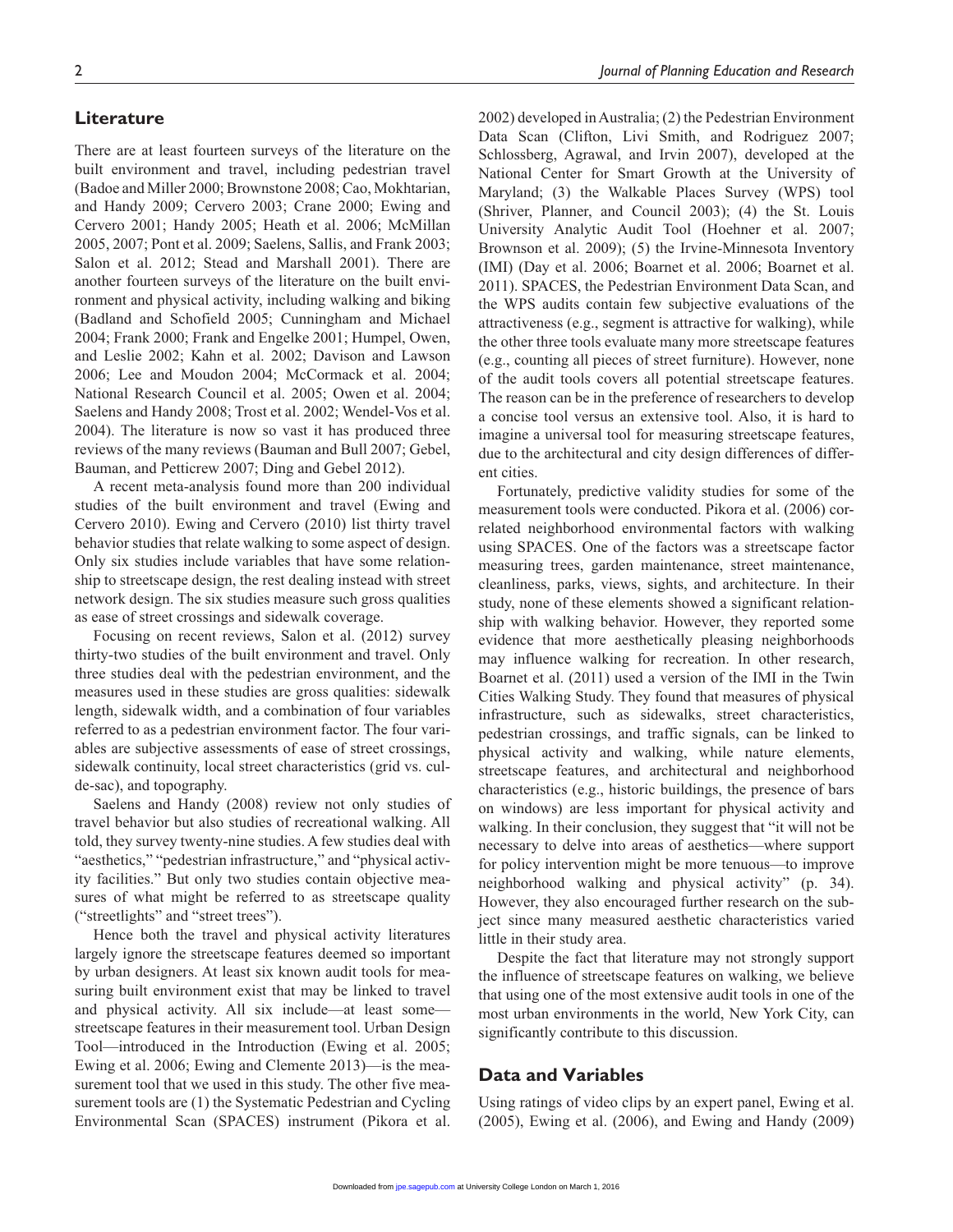| Significant Physical Features         |
|---------------------------------------|
| Proportion of historic buildings      |
| Courtyards/plazas/parks (number)      |
| Outdoor dining (yes/no)               |
| Buildings with nonrectangular         |
| silhouettes (number)                  |
| Noise level (rating)                  |
| Major landscape features (number)     |
| Buildings with identifiers (number)   |
| Proportion street wall-same side      |
| Proportion street wall-opposite side  |
| Proportion sky across                 |
| Long sight lines (number)             |
| Proportion sky ahead                  |
| Long sight lines (number)             |
| All street furniture and other street |
| items (number)                        |
| Proportion first floor with windows   |
| Building height-same side             |
| Small planters (number)               |
| Proportion first floor with windows   |
| Proportion active uses                |
| Proportion street wall-same side      |
| Buildings (number)                    |
| Dominant building colors (number)     |
| Accent colors (number)                |
| Outdoor dining (yes/no)               |
| Public art (number)                   |
|                                       |

**Table 1.** Streetscape Features Contributing to Urban Design Qualities.

<sup>a</sup>Number of people on the street was also a significant determinant of imageability and complexity ratings. However, as it is our dependent, it has been dropped from the list.

operationalized five urban design qualities in terms of 20 streetscape features. The urban design qualities and the component streetscape features are identified in Table 1. In their study, more than 130 features of streetscapes were measured in a content analysis of video clips. These features were then tested for relationships to urban design quality ratings by the expert panel. Twenty features proved significant in one or more models. Six features were significant in two models: long sight lines, number of buildings with identifiers, proportion first-floor façade with windows, proportion active uses, proportion street wall—same side, and number of pieces of public art. For operational definitions of these and other physical features of commercial streets, see Ewing et al. (2005).

Soon after the original study, another study implemented the observational protocols of Ewing et al. (2005) and Ewing et al. (2006). The researchers, from Columbia University, developed observational data for a sample of block faces in New York City (Purciel et al. 2009). Pedestrian counts and

|                              | <b>Field Counts</b><br>versus Google<br>Counts | <b>Field Counts</b><br>versus Bing<br>Counts | <b>Field Counts</b><br>versus EveryScape<br>Counts |
|------------------------------|------------------------------------------------|----------------------------------------------|----------------------------------------------------|
| Cronbach's<br>alpha          | .864                                           | .470                                         | .784                                               |
| Sample size of<br>block face | 588                                            | 169                                          | 201                                                |

streetscape measurements were completed for 588 of the 600 sampled blocks (for 12 blocks, no block face met study criteria). These data are used in the current study to relate streetscape features directly to pedestrian counts.

# *Pedestrian Activity*

The outcome variable explained in this study is the average number of people encountered on four passes up and down a given block face. All fieldwork was conducted between 10 a.m. and 5 p.m. on weekdays. Field observers walked the length of the segment one time for each count and included every pedestrian they encountered during that exercise, noting the time of day and weather conditions observed for that period.

Because the sample of counts is small for each block face  $(n=4)$  and the counts are sequential rather than independent, we needed to establish the reliability of our outcome variable, the average pedestrian count. This was done by counting pedestrians on three websites that provide street-level imagery and comparing these counts to the manual counts. The three are Google Street View, Bing StreetSide, and EveryScape. For these counts, the same street was filmed at different times by the different suppliers of imagery. Thus, with the field counts, we had four independent measures of pedestrian activity.

Equivalence reliability was judged with Cronbach's alpha. Cronbach's alpha is widely used in the social sciences to see if items—questions, raters, indicators—measure the same thing. If independent counts—four based on fieldwork and three based on street imagery—agree, we can assume that the field counts are reliable measures of pedestrian activity. Some professionals require an alpha value of .70 or higher before they will use an instrument. Alpha values were consistent with this guideline for two out of three websites.

## *Streetscape Features*

At the same time as the pedestrian counts, the Columbia University team also measured twenty streetscape features (see measured streetscape features at Table 3, and as an example of the measuring process see Figure 1). To assess interrater reliability, thirteen block faces were scored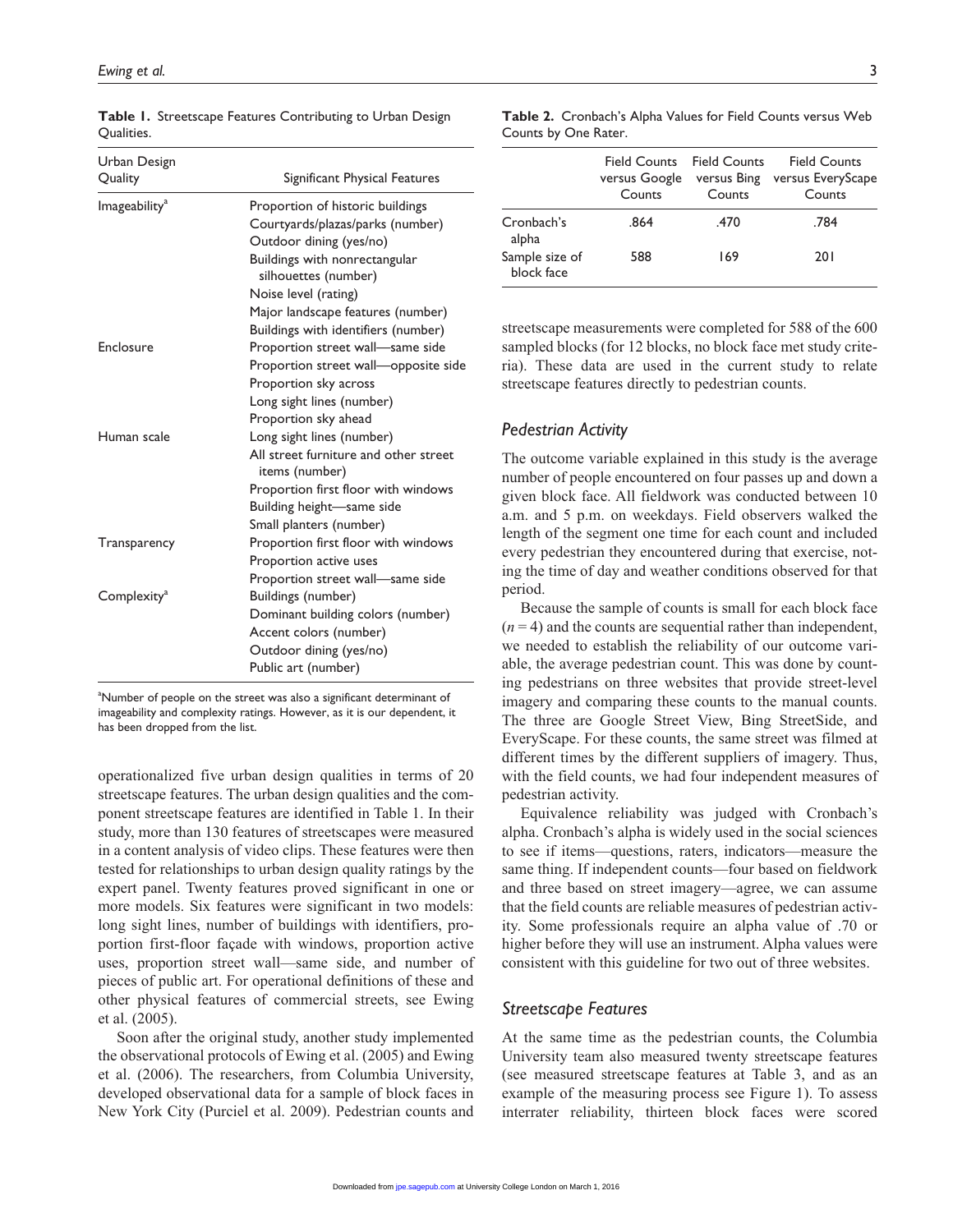*(continued)*

| Variable Long Name                                     | Definitions                                                                                                                                                                                                                                                                                                                                                                                                                                                                    | <b>Directions</b>                                                                                                                                                                                                                                                                                                                                            |  |  |
|--------------------------------------------------------|--------------------------------------------------------------------------------------------------------------------------------------------------------------------------------------------------------------------------------------------------------------------------------------------------------------------------------------------------------------------------------------------------------------------------------------------------------------------------------|--------------------------------------------------------------------------------------------------------------------------------------------------------------------------------------------------------------------------------------------------------------------------------------------------------------------------------------------------------------|--|--|
| Proportion of historic<br>buildings                    | Historic: clearly determined to be pre-World War II: high<br>detailing, dumbbell shape, iron fire escape, and so forth;<br>post-World War II buildings are usually geometrically and                                                                                                                                                                                                                                                                                           | - Estimate the proportion of historic buildings visible at<br>street level (out of total block length excluding cross<br>streets).                                                                                                                                                                                                                           |  |  |
|                                                        | architecturally simple (though they may be impressive), have<br>lots of glass surface area, and little detailing.                                                                                                                                                                                                                                                                                                                                                              | - Record the estimate as a decimal using increment of<br>tenths $(.10)$ .                                                                                                                                                                                                                                                                                    |  |  |
| Courtyards/plazas/<br>parks-both sides                 | Courtyard: a permanent space in which people are intended<br>and able to enter                                                                                                                                                                                                                                                                                                                                                                                                 | - As you walk count instances of (not elements or sections<br>of) courtyards, plazas, and parks on both sides.                                                                                                                                                                                                                                               |  |  |
|                                                        | Plaza: large, enterable open space (bigger than fifteen square<br>feet), often with art, plants, or associated with building(s)<br>Park: place intended for human use/recreation, often with<br>greenery, a playground, and so forth<br>Garden: enterable and larger than ten square feet                                                                                                                                                                                      | - Record the number of courtyards, plazas, or parks you<br>encountered within the study area.                                                                                                                                                                                                                                                                |  |  |
| Outdoor dining                                         | Outdoor dining: dining tables and seating located mostly or<br>completely outside. Even if there are no patrons, there is<br>outdoor dining as long as the tables and chairs are present.                                                                                                                                                                                                                                                                                      | - Note the presence (I) or absence (0) of commercial or<br>public outdoor dining on your side.<br>- Record a 1 if outdoor dining is present and a 0 if it is<br>not.                                                                                                                                                                                         |  |  |
| <b>Buildings with</b><br>nonrectangular<br>silhouettes | Buildings with nonrectangular shapes: those that do not<br>have simple rectangular profiles from at least one angle, as<br>seen by the passing pedestrian. Visible pitched roofs, bay<br>windows in the roof or foundation lines, dormers, and so<br>forth qualify buildings as nonrectangular. Signs, awnings,<br>entrances, and porches are not considered in the shape of the<br>building.                                                                                  | - Count buildings with nonrectangular shapes on both<br>sides.<br>- Record the number of buildings with nonrectangular<br>shapes you counted within the study area. If the building<br>is ambiguous, take a picture.                                                                                                                                         |  |  |
| Major landscape<br>features                            | Major landscape features: prominent natural landscape views<br>like bodies of water, mountain ranges, or man-made features<br>that incorporate the natural environment; serve as natural<br>landmarks for orientation or reference. Parks do not count as<br>major landscape features.                                                                                                                                                                                         | - Looking at both sides of the street and in the distance<br>(only visible and prominent features ahead), count<br>instances of individual/distinct natural landscape<br>elements.<br>- Record the number of distinct landscape elements<br>you encountered on either side of the street or in the<br>distance (prominent distant features only).            |  |  |
| <b>Buildings with</b><br>identifiers                   | Identifiers: clear signs or universal symbols that reveal a<br>building's street-level use. A steeple can identify a church, gas<br>pump a gas station, tables and chairs a restaurant, mannequins<br>a clothing store, and so forth. Words can also identify a lot/<br>building: "high school," "restaurant," "pharmacy," "shoe<br>store," "café," and brand or franchise names. A name such as<br>"Joe's" would not work, while "Joe's Pub" would identify the<br>building.  | - Count the buildings on both sides with identifiers that are<br>visible from the sidewalk/path.<br>- Record the number of buildings with identifying features<br>within the study area.                                                                                                                                                                     |  |  |
| Proportion of street<br>wall-same side                 | <b>Street wall:</b> the effect achieved when structures on a block<br>continuously front the sidewalk/path providing a defined<br>street edge and feeling like a wall. A façade or wall greater<br>than five feet contributes to the street wall if it is set back<br>no more than ten feet from the sidewalk/path edge. Gates/<br>fences, greenery, or both greater than five feet tall that<br>obstruct more than 60 percent of your view of the space<br>beyond also count. | - Note the proportion of your side of the block that<br>consists of a street wall (of the total block length)<br>(excluding the cross streets from the denominator).<br>- Record the proportion estimates (use decimal increments<br>of .10) for your side.                                                                                                  |  |  |
| Proportion of street<br>wall-opposite side             | Same as above                                                                                                                                                                                                                                                                                                                                                                                                                                                                  | Same as above for the opposite side                                                                                                                                                                                                                                                                                                                          |  |  |
| Long sight lines                                       | Long sight line: the ability to see at least 1,000 feet or about<br>three city blocks into the distance at any point during your<br>walk through the block.                                                                                                                                                                                                                                                                                                                    | - As you walk count the number of directions (front, right,<br>and left) in which you see at least one long sight line at<br>any point along the block.<br>- Record a 1 if you had a long sight line in one direction,<br>a 2 for two directions, and a 3 if you had a long sight<br>line in all three directions at least once during your walk<br>through. |  |  |
| Proportion of sky<br>ahead                             | <b>Frame of vision:</b> your frame of vision is the "box" that is<br>visible when you look ahead with your line of sight parallel to<br>the ground. To better define the area, make a box with your<br>fingers (thumbs and pointer fingers) and hold it up to your<br>face. Slowly move it away until you can see all four sides-this<br>is your "box."                                                                                                                        | - Look directly ahead.<br>- Without moving your head, assess the percentage of sky<br>visible in your frame of vision.<br>- Record the estimated proportion (use decimal<br>increments of .05).                                                                                                                                                              |  |  |

**Table 3.** Measured Physical Features of Streetscapes based on Purciel et al.'s (2009) Protocol.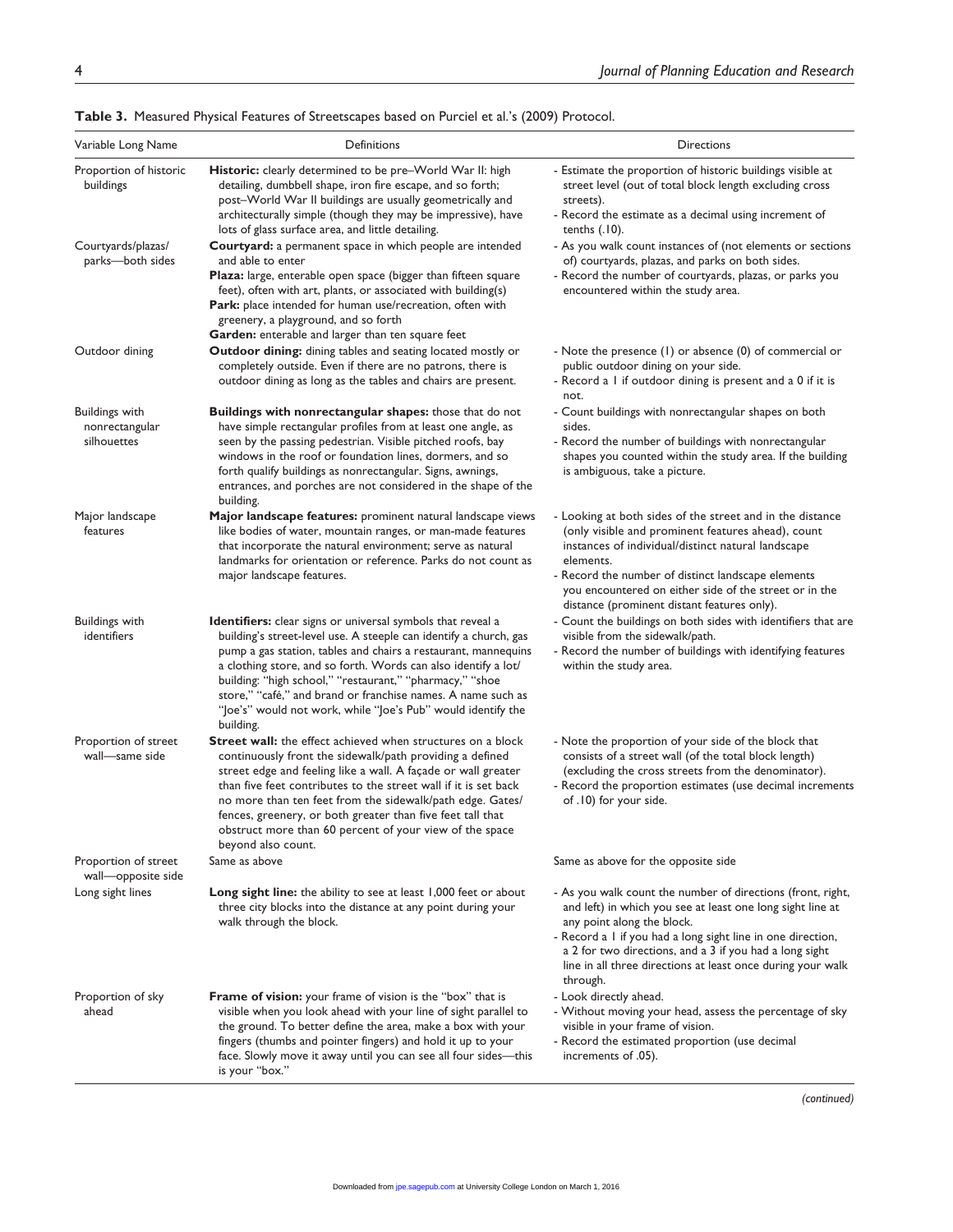## **Table 3. (continued)**

| Variable Long Name                             | Definitions                                                                                                                                                                                                                                                                                                                                                                                                                                                                                                                                                                                                 | <b>Directions</b>                                                                                                                                                                                                                                                                                                                                                                                                                                    |
|------------------------------------------------|-------------------------------------------------------------------------------------------------------------------------------------------------------------------------------------------------------------------------------------------------------------------------------------------------------------------------------------------------------------------------------------------------------------------------------------------------------------------------------------------------------------------------------------------------------------------------------------------------------------|------------------------------------------------------------------------------------------------------------------------------------------------------------------------------------------------------------------------------------------------------------------------------------------------------------------------------------------------------------------------------------------------------------------------------------------------------|
| All street furniture and<br>other street items | Street furniture and other street items: only the<br>following: tables (without associated chairs), chairs (without<br>associated tables), vendor displays (count one per vendor),<br>ATMs, hanging plants, benches, flower pots, parking meters,<br>umbrellas, trash cans (public only), newspaper boxes, mail<br>boxes, bike racks, bollards (count one per set), hydrants, flags,<br>banners, merchandise stands, street vendors, pedestrian-scale<br>street lights (not for cars), phone booths (one per structure),<br>bus stops (count one per stop), and train stations (count one<br>per entrance). | - Count visible street furniture and other items on your<br>side and within the block. Do not count furniture in<br>enclosed parks, gardens, plazas, and courtyards.                                                                                                                                                                                                                                                                                 |
| Proportion of first<br>floor with windows      | Windows: average proportion of first-floor façade made up of<br>windows.                                                                                                                                                                                                                                                                                                                                                                                                                                                                                                                                    | - Note the proportion of street-level façade on your side<br>that is covered by windows of any size.<br>- Record the proportion out of the whole block length<br>(use decimal increments of .10) that is covered by street-<br>level windows.                                                                                                                                                                                                        |
| Building height—same<br>side                   | <b>Building height:</b> 12 ft. per floor times the number of floors,<br>including the roof floor of buildings with slanted roofs and<br>dormers and any visible sunken floors                                                                                                                                                                                                                                                                                                                                                                                                                               | - Note the height of the buildings on your side, whether<br>they are set back, and the percentage of the block that<br>the buildings of the same height occupy.<br>- Record the heights of the buildings (record buildings of<br>the same height together) considering their width, the<br>total length of the block, and thus the percentage of the<br>block (adding to 100 percent) each building height spans<br>on the reverse side of the form. |
| Small planters                                 | <b>Small planters:</b> any potted arrangement of trees, shrubs, or<br>flowers that are smaller than ten square feet at their base.<br>The planter should be within ten feet of the sidewalk edge and<br>appear to be permanent (not small enough to be able to be<br>brought inside at the end of the day) but not in ground.                                                                                                                                                                                                                                                                               | - Count all the visible street-level planters on your side of<br>the block and within ten feet of the sidewalk edge. This<br>includes planters on private and public property but not<br>those inside enclosed parks or gardens.<br>- Record the total number of small planters on your side,<br>within the study area.                                                                                                                              |
| Proportion of active<br>uses                   | Active use building: one in which there is frequent pedestrian<br>traffic (more than five people enter/exit while you are<br>observing the block)<br><b>Always active:</b> parks, stores, restaurants, attached/apartment-<br>style residential buildings, hospitals, and schools<br>Always inactive: construction sites, parking lots, churches,<br>detached/single residence units, and vacant or abandoned lots.                                                                                                                                                                                         | - Note the amount of active-use buildings that are on your<br>side within the study area. If a building is active, assume<br>all sides are active (even blank walls).<br>- Record the proportion of the total block (use decimal<br>increments of .10).                                                                                                                                                                                              |
| Number of buildings                            | <b>Visible building:</b> buildings that can be distinguished by separate<br>doors/entrances (especially for residential), architecture,<br>colors, and so forth                                                                                                                                                                                                                                                                                                                                                                                                                                             | - Count the visible buildings on both sides of the street<br>within the study area.<br>- Record the number of buildings within the study area.                                                                                                                                                                                                                                                                                                       |
| Dominant building<br>colors                    | <b>Basic colors:</b> the colors used for the majority of the building's<br>facade                                                                                                                                                                                                                                                                                                                                                                                                                                                                                                                           | - Count the number of basic building/structure/surface<br>colors on both sides of the street within the study area.<br>Do not distinguish between different shades of the same<br>color.<br>- Record number of distinct building colors.                                                                                                                                                                                                             |
| Accent colors                                  | Accent colors: the colors used for building trims and roofs,<br>street objects, awnings, signs, and so forth                                                                                                                                                                                                                                                                                                                                                                                                                                                                                                | - Count the number of accent colors used on either side of<br>the street and within the study area.<br>- Record the number of distinct accent colors.                                                                                                                                                                                                                                                                                                |
| Public art                                     | <b>Public art:</b> monuments, sculptures, murals, and any artistic<br>display that has free access. Art must be the size of a small<br>person or have clear identification indicating its status as art<br>(creator, dedication, year, materials, etc.).                                                                                                                                                                                                                                                                                                                                                    | - Count individual pieces of public art that are within the<br>study area or intended for viewing from the sidewalk/<br>path.<br>- Record the number of pieces of public art.                                                                                                                                                                                                                                                                        |

independently by all observers and interclass correlation coefficients were calculated for each variable and each rater. Results indicated a high degree of consistency among field observers (Purciel et al. 2009).

# *"D" Variables*

For control variables, we drew on characterizations of D variables from Ewing and Cervero (2010) and Ewing et al. (2011).

In an effort to make the process replicable, secondary data were limited to those that are publicly available in other parts of the country. Geographic Information System (GIS) data for the study area were acquired directly from the New York City Department of City Planning, including DCPLION (the street centerline GIS file from City Planning), street segment centerlines, and MapPluto™ parcel layers. Census 2010 SF1 100% and Tiger 2010 Census Block shapefiles were used to calculate roadway network, land use, and demographic variables.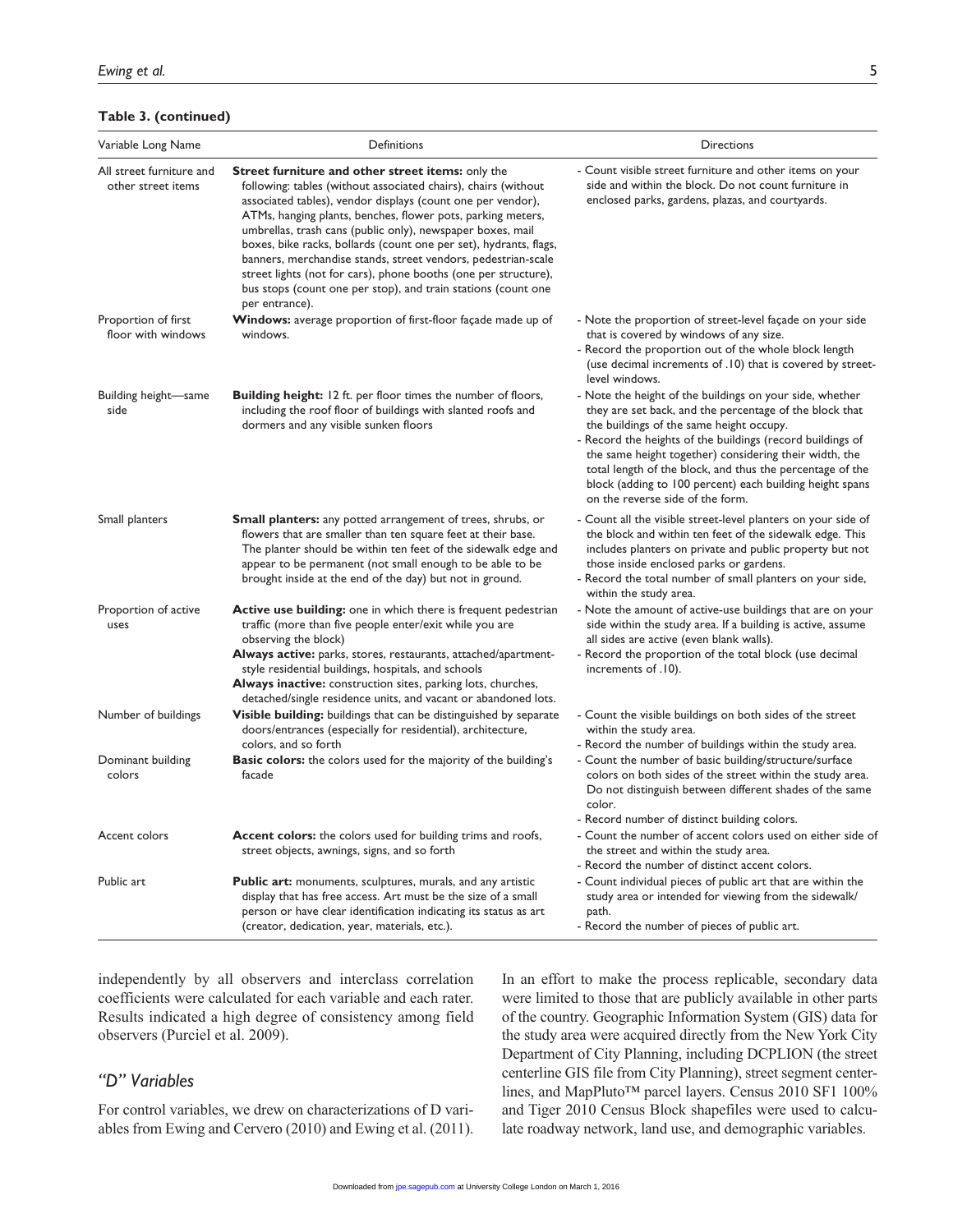

**Figure 1.** Proportion of First Floor with Windows. Source: Purciel and Marrone 2006.

Two density measures were computed for the quartermile buffer around each street segment. A quarter mile was selected as a standard walking distance beyond which walk frequency drops off rapidly. One density variable is the average floor area ratio (FAR), computed as the total building floor area for all parcels within the buffer, divided by the total area of tax lots (far). The other is the average population density, computed as the population of all census blocks whose centroids fell within the buffer divided by the total area of residential tax lots whose centroids fell within the buffer, measured in 1,000 residents per square mile (population density).

Diversity was related to the number of different land uses within the quarter-mile buffer and the degree to which they were balanced in floor area. An entropy measure of diversity was computed with the following formula:

$$
entropy = - \begin{bmatrix} \text{residental share * In (residental share)} + \\ \text{retail share * In (retail share)} + \\ \text{office share * In (office share)} \end{bmatrix} / \ln (3),
$$

where the shares were computed based on floor area of each use for tax lots within the buffer and ln refers to the natural logarithm of the share of floor area.

While much of this article focuses on streetscape design features, gross measures of street network design were computed with GIS. One was intersection density, computed as the number of intersections within the quarter-mile buffer divided by the gross area of the buffer in square miles (intersection density). The other was the proportion of four-way intersections within the buffer (proportion 4-way).

The D variable destination accessibility was represented by Walk Scores (walk score). Walk Score is an Internet-based platform that rates the walkability of a specific address on a

numeric scale (from 0 to 100) by compiling the number of nearby stores and amenities within an extended walking distance. The platform specifically measures walkability relative to thirteen amenity categories including grocery stores, coffee shops, restaurants, bars, movie theaters, schools, parks, libraries, book stores, fitness centers, drug stores, hardware stores, and clothing/music stores (Carr, Dunsiger, and Marcus 2010). Amenities within 0.25 miles receive maximum points, and no points are awarded for amenities farther than one and a half miles from the address. For this study, an address at the approximate midpoint of each block face was retrieved using Google Street View and then entered into the Walk Score web site to obtain a score for each segment.

Using ArcInfo Network Analyst (software provider: ESRI 2009) and the New York City road centerline shapefile, a network analysis was performed to find the shortest distance from each study segment center point to the closest rail station (mostly subway but other rail on Staten Island). The result was a mile distance to transit variable related to each study segment (distance to rail).

The only demographic variable computed was average household size for blocks whose centroids fell within the quarter-mile buffer around each block face (household size). We would have estimated median household income or per capita income from the American Community Survey, but complete data were available only at the block group level.

Reasoning that pedestrian counts on a given block face may depend as much on land uses along the block face as on development patterns within easy walking distance, we estimated three additional D variables: average FAR for the block face, computed as the total building floor area for parcels abutting the street, divided by the total area of tax lots (block far); an entropy measure based on floor area for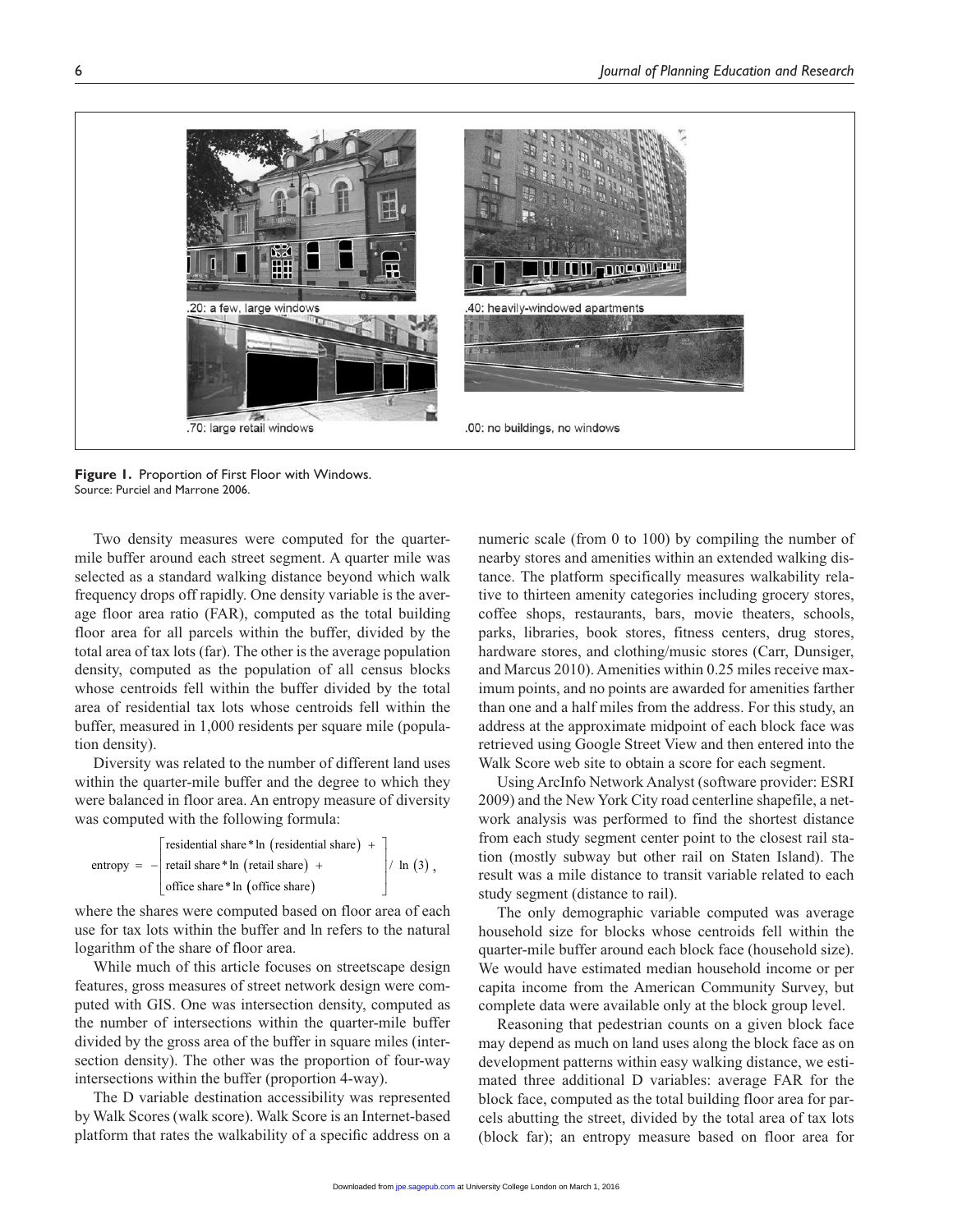parcels abutting the street, computed with the formula above (block entropy); and proportion of retail frontage along the block face, on the assumption that retail frontage generates more pedestrian activity than other frontage (proportion retail).

One final control variable used in this study is the length of each block face (block length). The simple theory is that after controlling for other influences, the longer the block, the more pedestrians will occupy it at any given time.

## **Negative Binomial Regression**

With a full set of variables in hand, we sought to explain pedestrian counts on the 588 sampled block faces. The method of analysis was dictated by the distribution of the dependent variable, the average pedestrian count for four passes up and down each block face rounded to the nearest integer. Many streets have low pedestrian counts, few streets have high pedestrian counts, and no streets can have negative counts. Counts range from 0 to 176, with a mean value of 5.78 and a standard deviation of 12.97. The assumptions of ordinary least squares regression are violated in this case. Specifically, the dependent variable is not normally distributed, and the error term will not be homoscedastic nor normally distributed.

Two basic methods of analysis are available when the dependent variable is a count, with nonnegative integer values, many small values, and few large ones. The methods are Poisson regression and negative binomial regression, both fairly new to the planning field. The models differ in their assumptions about the distribution of the dependent variable. Poisson regression is the appropriate model form if the mean and the variance of the dependent variable are equal. Negative binomial regression is appropriate if the dependent variable is overdispersed, meaning that the variance of counts is greater than the mean. Because the negative binomial distribution contains an extra parameter, it is a robust alternative to the Poisson model.

Popular indicators of overdispersion are the Pearson and  $\chi^2$  statistics divided by the degrees of freedom, so-called dispersion statistics. If these statistics are greater than 1.0, a model is said to be overdispersed (Hilbe 2011, 88). By these measures, we have overdispersion, and the negative binomial model is more appropriate than the Poisson model. We used the software package SPSS to estimate two negative binomial models of pedestrian counts (see Table 4). Model 1 contains the standard D variables without the streetscape variables, while model 2 includes the streetscape variables that entered at significant levels. The three streetscape variables that proved significant, in combination with the standard D variables, are the *proportion of active uses along the block face,* the *number of pieces of street furniture and other street items,* and the *proportion of first floor with windows.* The *proportion of active uses* ranges from 0 to 1, with a mean value of .53 and a standard

deviation of .39. The *number of pieces of street furniture* ranges from 0 to 50, with a mean value of 5.55 and standard deviation of 6.96. And finally, the *proportion of first floor with windows* ranges from 0 to 1, with a mean value of .24 and a standard deviation of .24.

Both models have highly significant likelihood ratio chisquares, indicating a good fit to the data relative to a null model with only intercept terms. The likelihood ratio chisquare of model 2 relative to model 1—58.0 with 3 degrees of freedom—indicates that the fit is significantly better for model 2 at the .001 probability level. In both models, the three density measures—buffer FAR, buffer population density, and block FAR—are directly and significantly related to pedestrian counts. In both models, our measure of buffer diversity, entropy, is not significant. Nor is block entropy significant in the second model. Neither of the two measures of street network design, intersection density or proportion of four-way intersections, is significant. Our measure of destination accessibility, walk score, is not significant in either model. Distance to rail is significant with the expected negative sign, pedestrian counts dropping off with distance. The proportion of retail frontage along the block face is positively related to pedestrian counts in both models. Household size is positively related to pedestrian counts in both models but at a significant level only in model 1. Block length is directly related to pedestrian counts at significant levels in both models.

As for the streetscape variables in model 2, all three are significant after controlling for other D variables. This is a novel finding, to our knowledge the first time anything like this has been reported in the literature.

We tested for multicollinearity and spatial autocorrelation. The lowest tolerance value is 0.263, for buffer FAR, which shows that there is no multicollinearity among predictors. For spatial autocorrelation, we used Moran's I to test whether the residuals of the model are independently distributed. We tested Moran's I for different potential spatial relationships between our samples. We found insignificant spatial autocorrelation in our tests (e.g., inverse distance: *Z* score =  $0.34$ , *p* value = .72; fixed-distance band of half a mile: *Z* score  $= -1.43$ , *p* value  $= .15$ ). Based on these results, we believe our coefficients are efficient and unbiased.

## **Discussion**

This study has sought to explain pedestrian counts on 588 block faces in New York City in terms of D variables development density, land use diversity, street network design, destination accessibility, distance to transit, and one demographic variable, household size—plus micro streetscape features. Not all of the tested D variables have the expected relationships to pedestrian counts. While land use entropy, intersection density, and destination accessibility are strongly associated with walking in household-level travel studies (Ewing and Cervero 2010), our data show no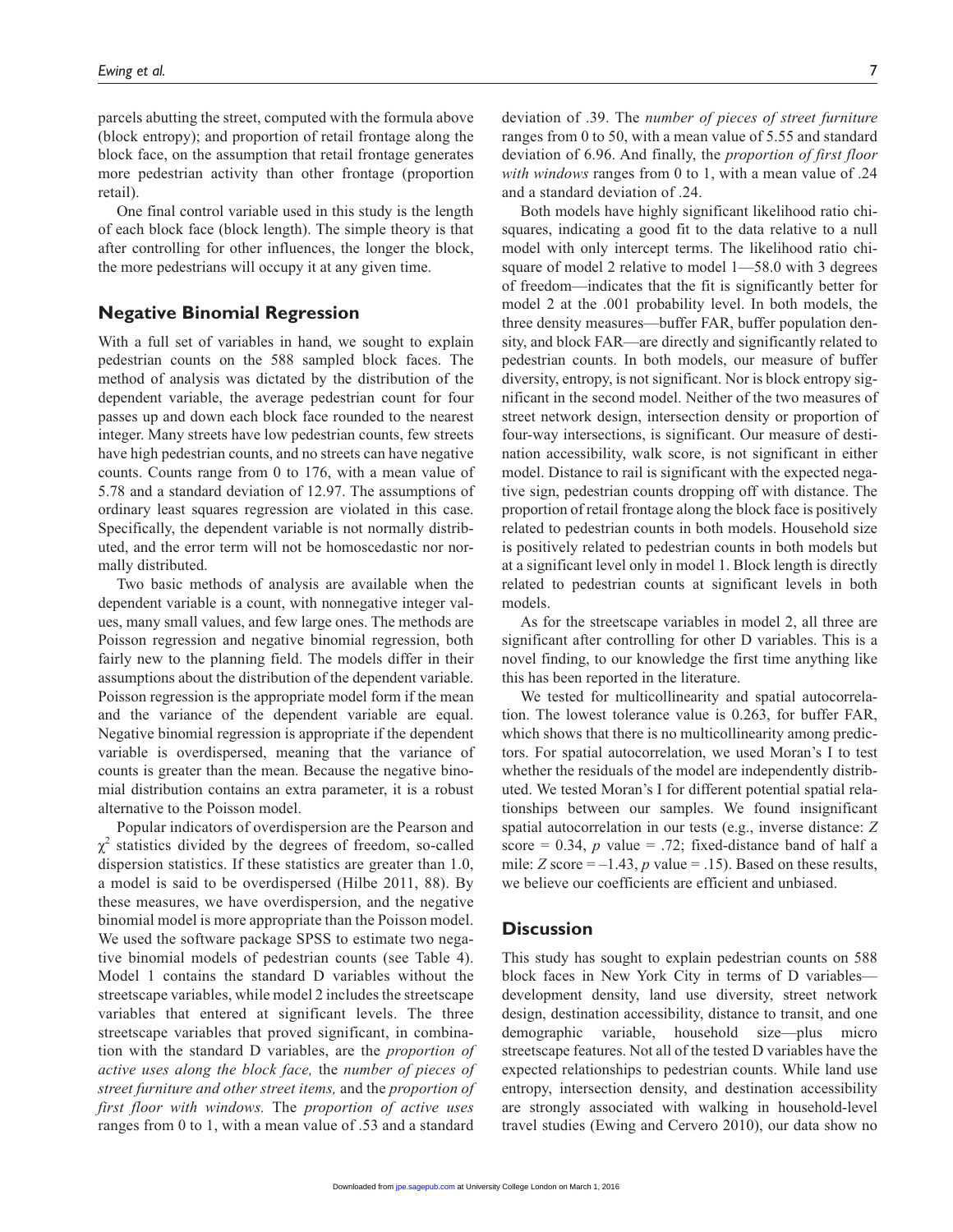|                                  | Model I     |                       |         | Model 2     |                       |         |
|----------------------------------|-------------|-----------------------|---------|-------------|-----------------------|---------|
| Variable                         | Coefficient | <b>Standard Error</b> | p Value | Coefficient | <b>Standard Error</b> | p Value |
| Intercept                        | $-1.422$    | 0.583                 | .015    | $-1.741$    | 0.591                 | .003    |
| Far                              | 0.120       | 0.040                 | .003    | 0.095       | 0.042                 | .026    |
| Population density               | 0.012       | 0.002                 | $100$ . | 0.008       | 0.002                 | .001    |
| Entropy                          | 0.336       | 0.326                 | .303    | 0.390       | 0.330                 | .239    |
| Intersection density             | $-0.001$    | 0.001                 | .317    | $-0.001$    | 0.001                 | .447    |
| Proportion 4-way                 | 0.332       | 0.277                 | .233    | 0.378       | 0.287                 | .188    |
| Walk score                       | 0.005       | 0.004                 | .244    | 0.004       | 0.004                 | .407    |
| Distance to rail                 | $-0.180$    | 0.066                 | .007    | $-0.166$    | 0.067                 | .015    |
| Block far                        | 0.092       | 0.019                 | $500 -$ | 0.059       | 0.020                 | .004    |
| <b>Block entropy</b>             | 0.727       | 0.216                 | .001    | 0.304       | 0.224                 | .176    |
| Proportion retail                | 1.313       | 0.210                 | $100$ . | 0.646       | 0.234                 | .006    |
| Household size                   | 0.166       | 0.115                 | .151    | 0.206       | 0.116                 | .076    |
| Block length                     | 5.567       | 1.294                 | $500 -$ | 4.299       | 1.329                 | 100.    |
| Proportion windows               |             |                       |         | 0.623       | 0.258                 | .016    |
| Street furniture                 |             |                       |         | 0.035       | 0.009                 | $500 -$ |
| Proportion active uses           |             |                       |         | 0.630       | 0.161                 | $500 -$ |
| n                                |             | 588                   |         |             | 588                   |         |
| Likelihood ratio chi-square (df) |             | 627.3 (12)            |         |             | 685.3 (15)            |         |

**Table 4.** Negative Binomial Regression Models of Pedestrian Counts (588 Block Faces).

significant relationship between these factors and pedestrian volume. Also, apparently having equal proportions of residential, retail, and office on a block face is less conducive to pedestrian activity than having a disproportionate share of retail frontage. The differences between our findings and the literature may be due to the fact that we are relating built environment characteristics to pedestrian counts rather than explaining individual walking trips. However, the three streetscape design features, the proportion of active uses along the block face, the number of pieces of street furniture and other street items, and the proportion of first floor with windows, add significantly to the explanatory power of our second model. This is a novel finding that suggests that urban design generally, and streetscapes in particular, have a significant influence on pedestrian activity.

What are the implications for planning practice? First, context is important, particularly FAR and population density, within a quarter mile of commercial streets. Zoning can be amended to achieve high values of each of these variables. Accessibility to rail transit can have a positive impact on street life. In addition, streets themselves should have high FARs and predominantly retail frontage.

From the perspective of urban design practice, it is important to know which streetscape features have a significant relationship to pedestrian activity and how to operationalize these features. Out of twenty streetscape features that were proven to have an impact on urban design qualities (Ewing et al. 2005; Ewing et al. 2006), this study could identify three significant streetscape features that can contribute to walkability of streets. The first feature is street furniture, defined as all kinds of signs, benches, parking

meters, trash cans, newspaper boxes, bollards, street lights, and so forth, anything at human scale that increases the complexity of the street. Providing urban furniture and specifically urban seating is a common recommendation for activating public spaces. Our study verified the power of this recommendation. However, it is important to note that this recommendation can also cause a not so rare practical error among urban designers. The perception that installing urban furniture guarantees or increases pedestrian activities without taking into account all other important factors, such as land use, public safety, or other design elements, is simply not accurate.

The second feature is the percentage of active uses, defined as shops, restaurants, public parks, and other uses that generate significant pedestrian traffic. Inactive uses include blank walls, driveways, parking lots, vacant lots, abandoned buildings, and offices with no apparent activity. In regard to residential uses, when the density is more than ten units per acre, we assume that the land use is active. A lesson from this finding is to monitor land use changes at the street level before investing in streetscape projects. For example, a corridor that is losing its commercial identity to nonactive uses may not be a priority for becoming a pedestrian-dominated street.

The last feature is "windows as a percentage of ground floor façade," which is a common operational definition of transparency. Street vitality highly depends on its interaction with adjacent buildings, and a high level of transparency at the ground level can facilitate this interaction. It may be argued that the impact of transparency is mainly due to the presence of retail activities. However, we controlled for the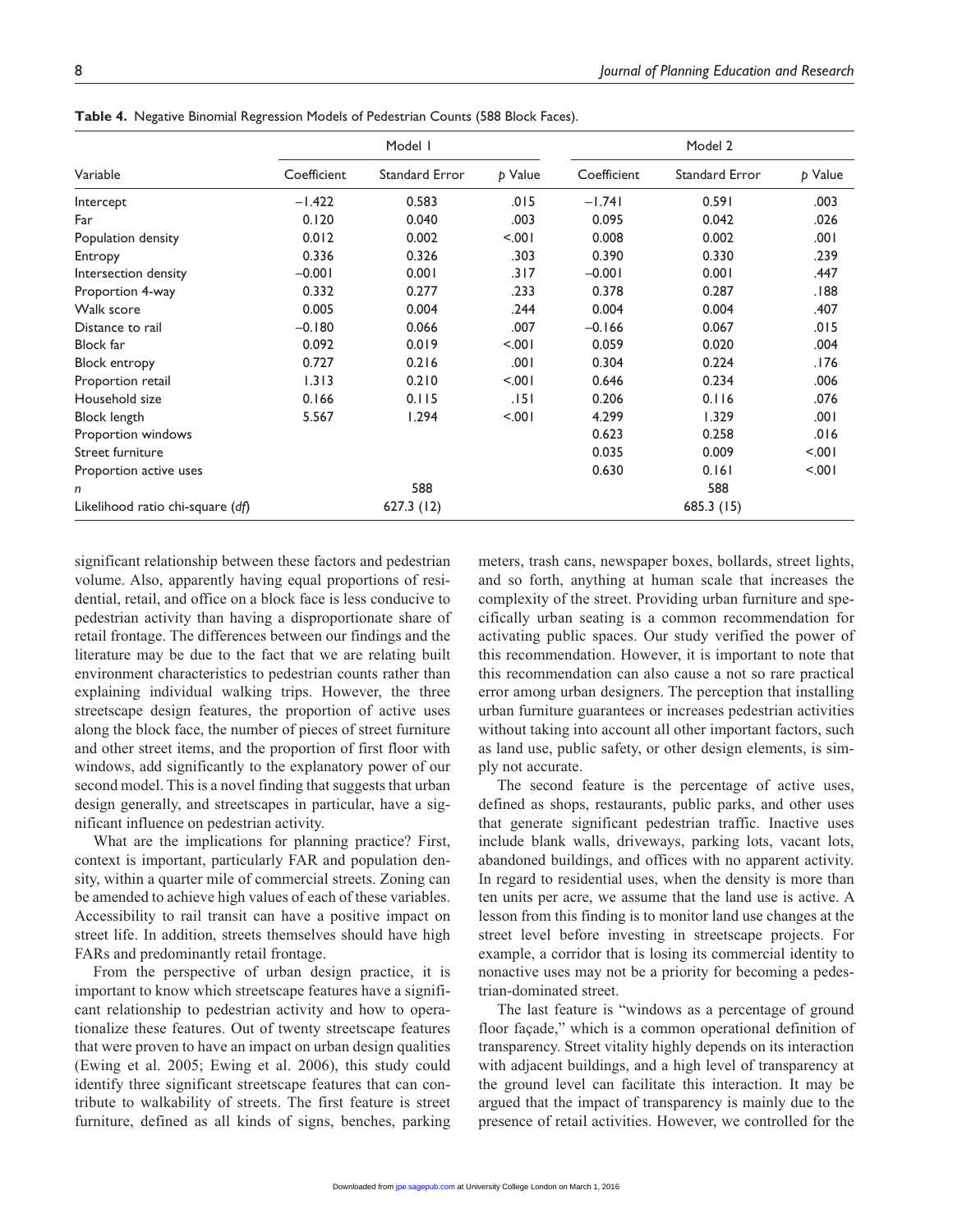proportion of retail activities and did not detect multicollinearity effects in our regressions.

We conclude by acknowledging limitations of this study both in validity and in reliability. Obviously, New York City is unique among cities in the United States, which limits the external validity of our findings. While wide swaths of the city, including much of Staten Island and the North Bronx are suburban in nature, New York City is overwhelmingly urban. Four of five counties that constitute the city rank as the four most compact counties in the nation (Ewing et al. 2014). The metropolitan area has by far the highest walk mode share, 21.4 percent, of any large metropolitan area (Federal Highway Administration 2009). Our first research recommendation would be to repeat this validation study in more typical cities.

The main threat to the reliability of our results is the limited counts done on each block face. The days and times of the counts were variable. Only four counts were done on each block face, as field observers walked up and down the block face. Our second research recommendation would be to conduct longer standardized counts on each street segment in any future study. If replicated we believe that this study and its progeny will provide urban planners and urban designers with some of the clearest and most compelling guidance yet available for creating vibrant street life.

#### **Declaration of Conflicting Interests**

The author(s) declared no potential conflicts of interest with respect to the research, authorship, and/or publication of this article.

#### **Funding**

The author(s) disclosed receipt of the following financial support for the research, authorship, and/or publication of this article: Funding for this study was provided by the Active Living Research Program of the Robert Wood Johnson Foundation.

#### **References**

- Badland, H., and G. Schofield. 2005. Transport, urban design, and physical activity: An evidence-based update. *Transportation Research Part D: Transport and Environment* 10 (3): 177–96.
- Badoe, D. A., and E. J. Miller. 2000. Transportation–land-use interaction: Empirical findings in North America, and the implications for modeling. *Transportation Research D* 5 (4): 235–63.
- Bauman, A. E., and F. C. Bull. 2007. *Environmental correlates of physical activity and walking in adults and children: A review of reviews.* London: National Institute of Health and Clinical Excellence.
- Boarnet, M. G., K. Day, M. Alfonzo, A. Forsyth, and M. Oakes. 2006. The Irvine-Minnesota Inventory to measure built environments: Reliability tests. *American Journal of Preventive Medicine* 30 (2): 153–59.
- Boarnet, M. G., A. Forsyth, K. Day, and J. M. Oakes. 2011. The street level built environment and physical activity and walking: Results of a predictive validity study for the Irvine Minnesota Inventory. *Environment and Behavior* 43:735–75.
- Brownson, R. C., C. M. Hoehner, K. Day, A. Forsyth, and J. F. Sallis. 2009. Measuring the built environment for physical activity: State of the science. *American Journal of Preventive Medicine* 36 (4): S99–S123.
- Brownstone, D. 2008. *Key relationships between the built environment and VMT*. Washington, DC: Transportation Research Board.
- Cao, X., P. L. Mokhtarian, and S. L. Handy. 2009. Examining the impacts of residential self-selection on travel behaviour: A focus on empirical findings. *Transport Reviews* 29 (3): 359–95.
- Carr, L. J., S. I. Dunsiger, and B. H. Marcus. 2010. Validation of walk score for estimating access to walkable amenities. *British Journal of Sports Medicine* bjsports69609.
- Cervero, R. 2003. The built environment and travel: Evidence from the United States. *European Journal of Transport and Infrastructure Research* 3 (2): 119–37.
- Cervero, R., and K. Kockelman. 1997. Travel demand and the 3Ds: Density, diversity, and design. *Transportation Research Part D: Transport and Environment* 2 (3): 199–219.
- Clifton, K., A. Livi Smith, and D. Rodriguez. 2007. The development and testing of an audit for the pedestrian environment. *Landscape and Urban Planning* 80:95–110.
- Crane, R. 2000. The influence of urban form on travel: An interpretive review. *Journal of Planning Literature* 15 (1): 3–23.
- Cunningham, G., and Y. L. Michael. 2004. Concepts guiding the study of the impact of the built environment on physical activity for older adults: A review of the literature. *American Journal of Health Promotion* 18 (6): 435–43.
- Davison, K. K., and C. T. Lawson. 2006. Do attributes in the physical environment influence children's physical activity? A review of the literature. *International Journal of Behavioral Nutrition and Physical Activity* 3 (1): 19.
- Day, K., M. Boarnet, M. Alfonzo, and A. Forsyth. 2006. The Irvine-Minnesota Inventory to measure built environments: Development. *American Journal of Preventive Medicine* 30 (2): 144–52.
- Ding, D., and K. Gebel. 2012. Built environment, physical activity, and obesity: What have we learned from reviewing the literature?*Health & Place* 18 (1): 100–105.
- Ewing, R., and R. Cervero. 2001. Travel and the built environment: A synthesis. *Transportation Research Record* 1780:87–114.
- Ewing, R., and R. Cervero. 2010. Travel and the built environment—A meta-analysis. *Journal of the American Planning Association* 76 (3): 265–94.
- Ewing, R., and O. Clemente. 2013. *Measuring urban design: Metrics for livable places*. Washington, DC: Island Press.
- Ewing, R., O. Clemente, S. Handy, R. Brownson, and E. Winston. 2005. *Identifying and measuring urban design qualities related to walkability—Final report*. Princeton, NJ: Robert Wood Johnson Foundation. [www.activelivingresearch.org/down](www.activelivingresearch.org/downloads/finalreport_071605.pdf)[loads/finalreport\\_071605.pdf.](www.activelivingresearch.org/downloads/finalreport_071605.pdf)
- Ewing, R., and S. Handy. 2009. Measuring the unmeasurable: Urban design qualities related to walkability. *Journal of Urban Design* 14 (1): 65–84.
- Ewing, R., S. Handy, R. Brownson, O. Clemente, and E. Winston. 2006. Identifying and measuring urban design qualities related to walkability. *Journal of Physical Activity and Health* 3:s223– s240.
- Ewing, R., G. Meakins, G. Bjarnson, and H. Hilton. 2011. Transportation and land use. In *Making healthy places*,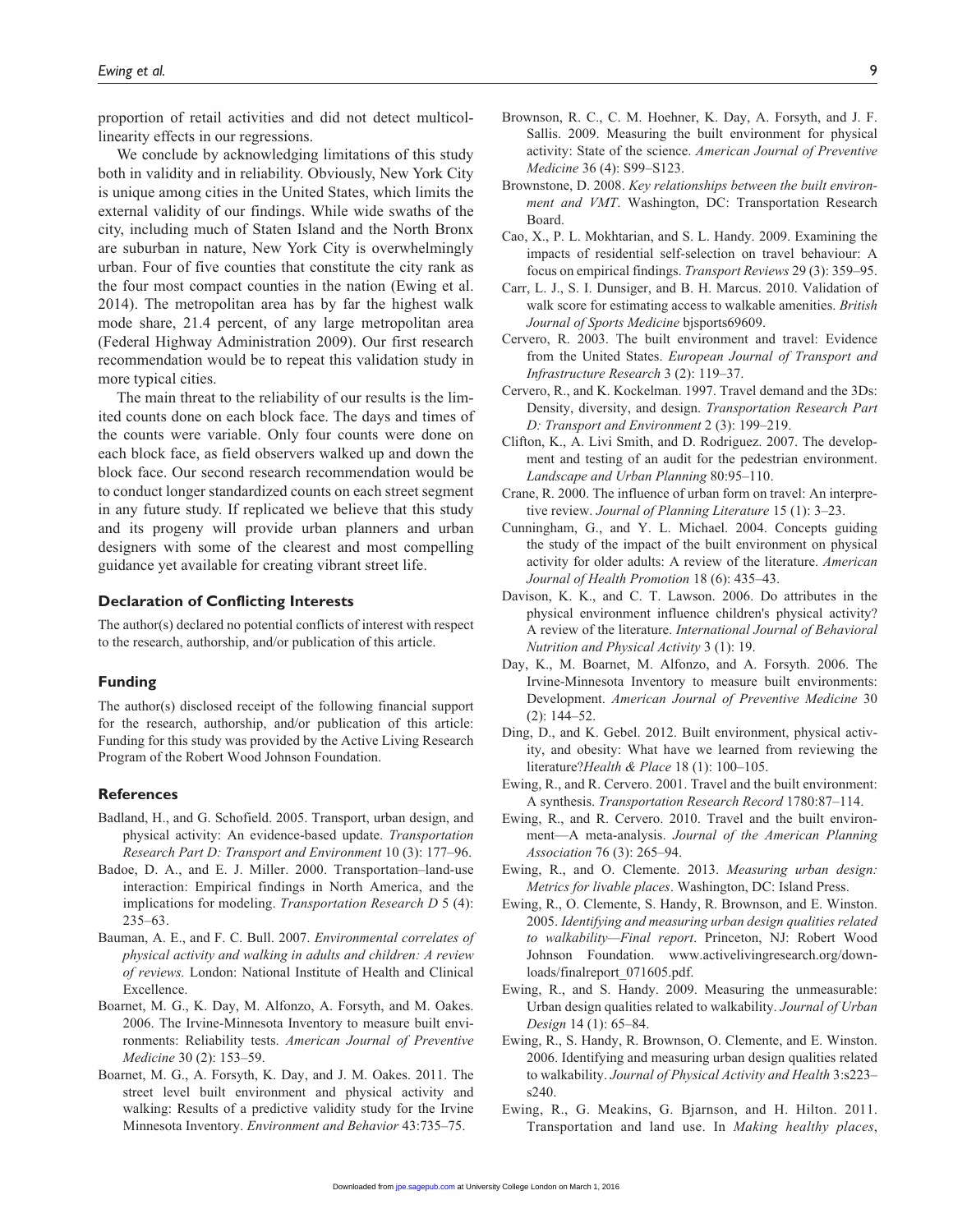edited by A. Dannenberg, H. Frumkin, and R. Jackson, 149–69. Washington, DC: Island Press/Center for Resource Economics.

- Ewing, R., G. Meakins, S. Hamidi, and A. C. Nelson. 2014. Relationship between urban sprawl and physical activity, obesity, and morbidity. *Health & Place* 26: 118–26.
- Federal Highway Administration. 2009. *National Household Travel Survey*. <http://nhts.ornl.gov/2009/pub/stt.pdf>
- Frank, L. D. 2000. Land use and transportation interaction implications on public health and quality of life. *Journal of Planning Education and Research* 20 (1): 6–22.
- Frank, L. D., and P. O. Engelke. 2001. The built environment and human activity patterns: Exploring the impacts of urban form on public health.*Journal of Planning Literature* 16 (2): 202–18.
- Gebel, K., A. E. Bauman, and M. Petticrew. 2007. The physical environment and physical activity: A critical appraisal of review articles. *American Journal of Preventive Medicine* 32 (5): 361–69.
- Handy, S. L. 2005. *Critical assessment of the literature on the relationships among transportation, land use, and physical activity. Special report 282: Does the built environment influence physical activity? Examining the evidence*. Washington, DC: Transportation Research Board and Institute of Medicine Committee on Physical Activity, Health, Transportation, and Land Use.
- Heath, G. W., R. C. Brownson, J. Kruger, R. Miles, K. E. Powell, L. T. Ramsey, and the Task Force on Community Preventive Services. 2006. The effectiveness of urban design and land use and transport policies and practices to increase physical activity: A systematic review. *Journal of Physical Activity and Health* 3 (1): 55–76.
- Hilbe, J. 2011. *Negative binomial regression*. Cambridge, UK: Cambridge University Press.
- Hoehner, C. M., A. Ivy, L. K. Brennan Ramirez, S. Handy, and R. C. Brownson. 2007. Active neighborhood checklist: A userfriendly and reliable tool for assessing activity friendliness. *American Journal of Health Promotion* 21 (6): 534–37.
- Humpel, N., N. Owen, and E. Leslie. 2002. Environmental factors associated with adults' participation in physical activity: A review. *American Journal of Preventive Medicine* 22 (3): 188–99.
- Kahn, E. B., L. T. Ramsey, R. C. Brownson, G. W. Heath, E. H. Howze, K. E. Powell, E. J. Stone, M. W. Rajab, and P. Corso. 2002. The effectiveness of interventions to increase physical activity: A systematic review. *American Journal of Preventive Medicine* 22 (4): 73–107.
- Lee, C., and A. V. Moudon. 2004. Physical activity and environment research in the health field: Implications for urban and transportation planning practice and research. *Journal of Planning Literature* 19 (2): 147–81.
- McCormack, G., B. Giles-Corti, A. Lange, T. Smith, K. Martin, and T. J. Pikora. 2004. An update of recent evidence of the relationship between objective and self-report measures of the physical environment and physical activity behaviours. *Journal of Science and Medicine in Sport* 7 (1): 81–92.
- McMillan, T. E. 2005. Urban form and a child's trip to school: The current literature and a framework or future research. *Journal of Planning Literature* 19 (4): 440–56.
- McMillan, T. E. 2007. The relative influence of urban form on a child's travel mode to school. *Transportation Research A* 41  $(1): 69 - 79.$
- National Research Council (US), Committee on Physical Activity, Land Use, Transportation Research Board, & Institute of Medicine. 2005. *Does the built environment influence physical activity? Examining the evidence*. Special report no. 282. Washington, DC: Transportation Research Board.
- Owen, N., N. Humpel, E. Leslie, A. Bauman, and J. F. Sallis. 2004. Understanding environmental influences on walking: Review and research agenda. *American Journal of Preventive Medicine* 27 (1): 67–76.
- Pikora, T., F. Bull, K. Jamrozik, M. Knuiman, B. Giles-Corti, and R. Donovan. 2002. Developing a reliable audit instrument to measure the physical environment for physical activity. *American Journal of Preventive Medicine* 23 (3): 187–94.
- Pikora, T. J., B. Giles-Corti, M. W. Knuiman, F. C. Bull, K. Jamrozik, and R. J. Donovan. 2006. Neighborhood environmental factors correlated with walking near home: Using SPACES. *Medicine and Science in Sports and Exercise* 38 (4): 708–14.
- Pont, K., J. Ziviani, D. Wadley, S. Bennett, and R. Abbott. 2009. Environmental correlates of children's active transportation: A systematic literature review. *Health & Place* 15 (3): 827–40.
- Purciel, M., and E. Marrone. 2006. *Observational validation of urban design measures for New York City: Field manual*. New York: Columbia University.
- Purciel, M. L., K. M. Neckerman, G. S. Lovasi, J. W. Quinn, C. Weiss, R. Ewing, and A. Rundle. 2009. Creating and validating GIS measures of urban design for health research. *Journal of Environmental Psychology* 29 (4): 457–66.
- Saelens, B. E., and S. L. Handy. 2008. Built environment correlates of walking: A review. *Medicine and Science in Sports and Exercise* 40 (7 Suppl.): S550.
- Saelens, B. E., J. F. Sallis, and L. D. Frank. 2003. Environmental correlates of walking and cycling: Findings from the transportation, urban design, and planning literatures. *Annals of Behavioral Medicine* 25 (2): 80–91.
- Salon, D., M. G. Boarnet, S. Handy, S. Spears, and G. Tal. 2012. How do local actions affect VMT? A critical review of the empirical evidence. *Transportation Research Part D: Transport and Environment* 17 (7): 495–508.
- Schlossberg, M., A. W. Agrawal, and K. Irvin. 2007. An assessment of GIS-enabled walkability audits. *URISA Journal* 19 (2): 5–11.
- Shriver, K., T. Planner, and B. Council. 2003. A walkable places survey: Approach and results. Paper presented at the Transportation Research Board annual meeting, Washington, DC, January.
- Stead, D., and S. Marshall. 2001. The relationships between urban form and travel patterns: An international review and evaluation. *European Journal of Transport and Infrastructure Research* 1 (2): 113–41.
- Trost, S. G., N. Owen, A. E. Bauman, J. F. Sallis, and W. Brown. 2002. Correlates of adults' participation in physical activity: Review and update. *Medicine and Science in Sports and Exercise* 34 (12): 1996–2001.
- Wendel-Vos, G. W., A. J. Schuit, R. De Niet, H. C. Boshuizen, W. H. M. Saris, and D. A. A. N. Kromhout. 2004. Factors of the physical environment associated with walking and